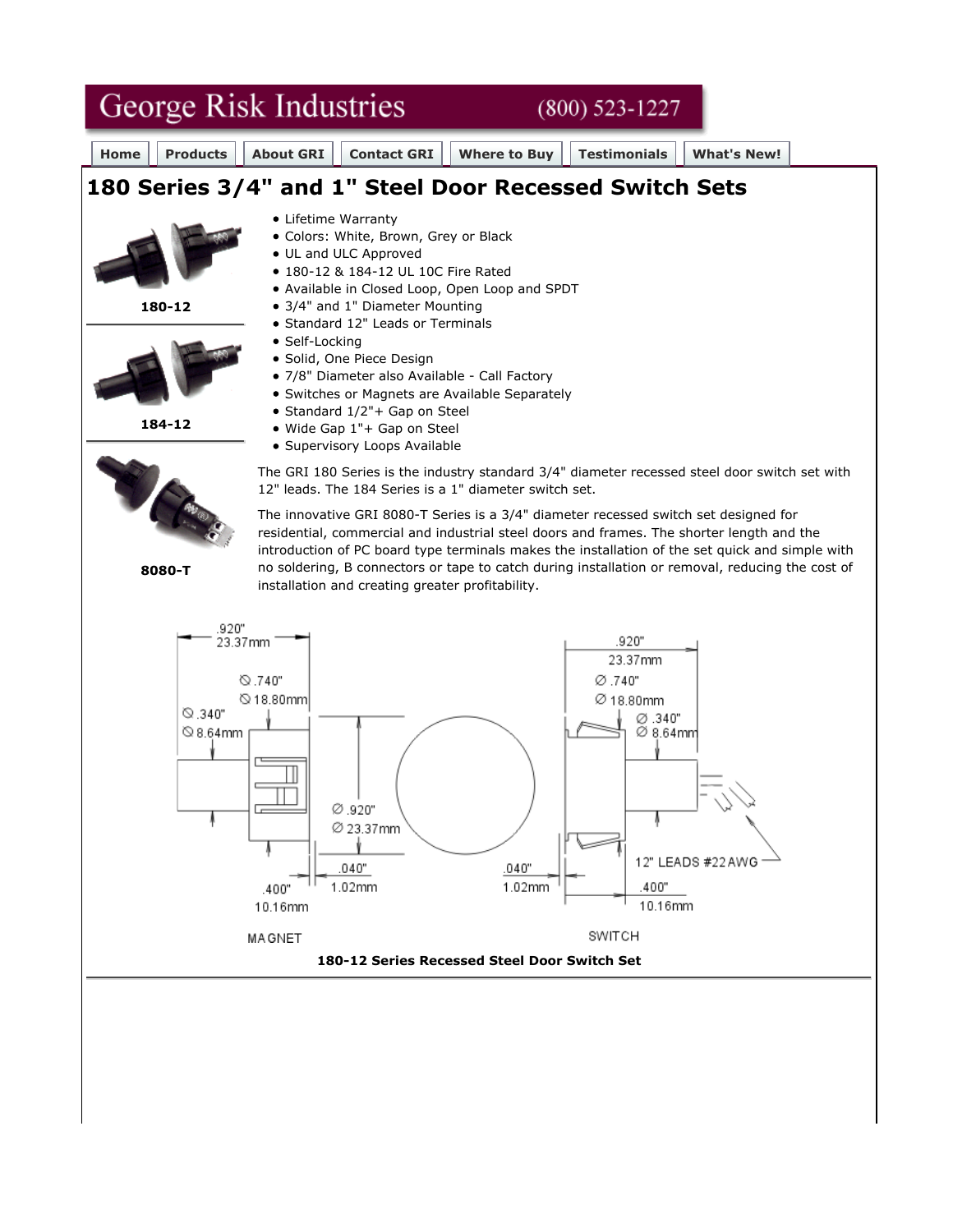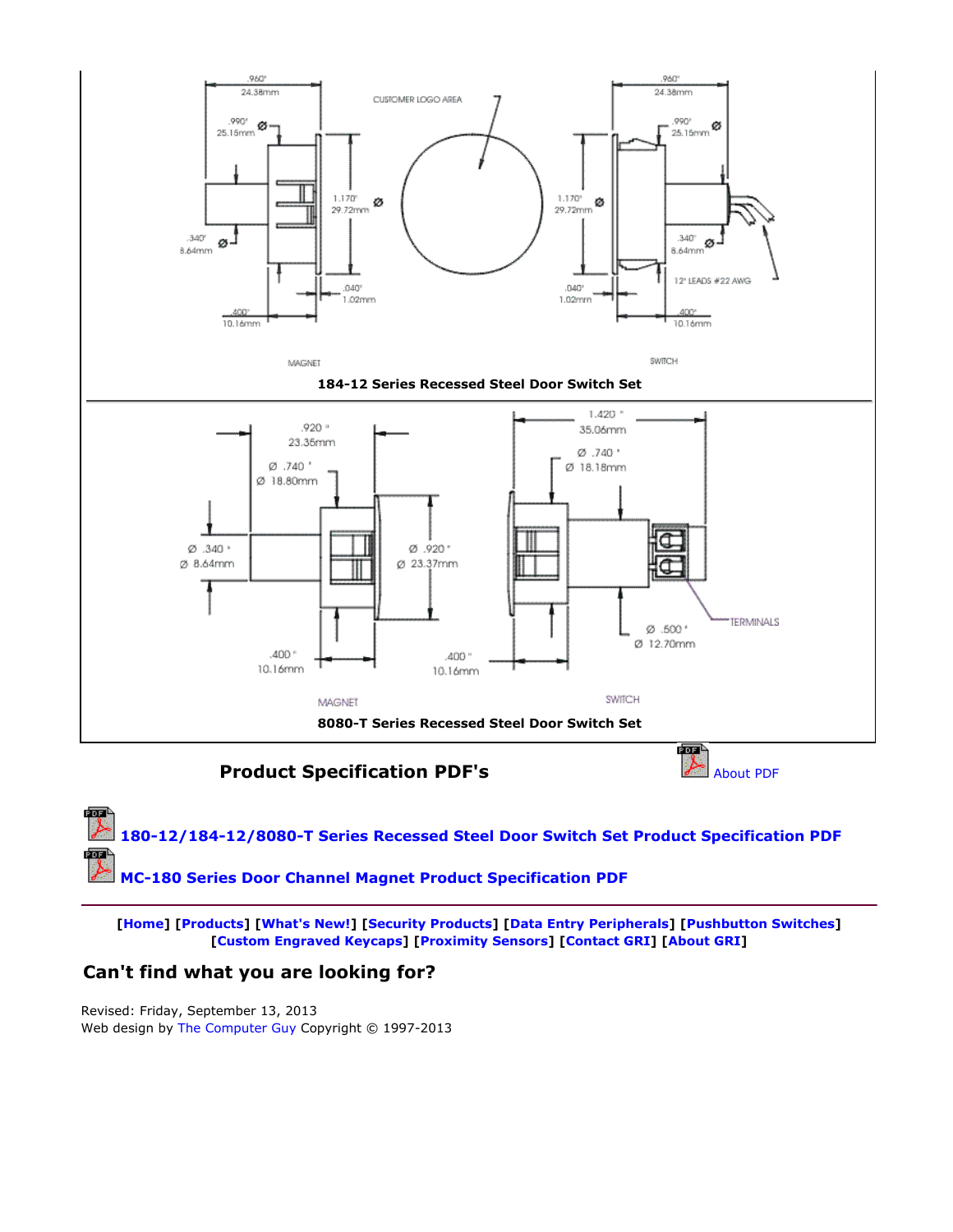## RECESSED 3/4" & 1"  $\overline{\mathbf{R}}$ T Steel Door Switch Set

## **180/184/8080-T SERIES**



- ◆ Recessed Magnetic Contact ◆ 12" #22AWG Leads or Screw Terminals
- Longer Leads, Zip Cord or Jacketed Cable Upon Request
	- ◆ Built-in E.O.L. Resistors and Diodes Upon Request
		- ◆ Supervisory Loops Upon Request
		- ◆ Switches and Magnets Available Separately
			- ◆ Colors: White, Brown, Gray, Black
			- ◆  $\circ$ <sup>,sss<sub>k</sub>, Indicates U.L. 10C Fire Rated</sup> **মি**





**8080-T**

| <b>PART NUMBERS:</b>                                                      |              |                    |                  |             |             |  |  |  |  |
|---------------------------------------------------------------------------|--------------|--------------------|------------------|-------------|-------------|--|--|--|--|
|                                                                           |              | <b>Closed Loop</b> | <b>Open Loop</b> | <b>SPDT</b> | <b>DPDT</b> |  |  |  |  |
| Standard Gap Up To 1/2"                                                   | $3/4$ " Dia. | $180 - 12$<br>ט ו  | 185-12           | 190-12      | 195-12      |  |  |  |  |
| On Steel*                                                                 | $1"$ Dia.    | 184-12             | 189-12           | 194-12      | 199-12      |  |  |  |  |
|                                                                           | $3/4$ " Dia. | 8080-T             | 8585-T           |             |             |  |  |  |  |
|                                                                           | $1"$ Dia.    | 8484-T             | 8989-T           |             |             |  |  |  |  |
|                                                                           |              |                    |                  |             |             |  |  |  |  |
| Wide Gap $3/4$ " +                                                        | $3/4$ " Dia. | 180-12WG           | 185-12WG         | 190-12WG    | 195-12WG    |  |  |  |  |
| On Steel*                                                                 | $1"$ Dia.    | 184-12WG·          | 189-12WG         | 194-12WG    | 199-12WG    |  |  |  |  |
|                                                                           | $3/4"$ Dia.  | 8080-TWG           | 8585-TWG         |             |             |  |  |  |  |
|                                                                           | $1"$ Dia.    | 8484-TWG           | 8989-TWG         |             |             |  |  |  |  |
| *Gaps will increase substantially for installations other than steel      |              |                    |                  |             |             |  |  |  |  |
| *Gaps up to one inch on steel when paired with MC-180 Door Channel Magnet |              |                    |                  |             |             |  |  |  |  |

7/8" Diameter Also Available. P/N 81-12 and 81-12WG. White or Black only. Please call factory.

## WARRANTY:

Lifetime warranty against workmanship, material and factory defects.

GEORGE RISK INDUSTRIES, INC. G.R.I. PLAZA KIMBALL, NE 69145



TOLL-FREE 1-800-445-5218 TOLL-FREE 1-800-523-1227 (308) 235-4645 FAX (308) 235-3561 E-MAIL: sales@grisk.com WEB SITE: www.grisk.com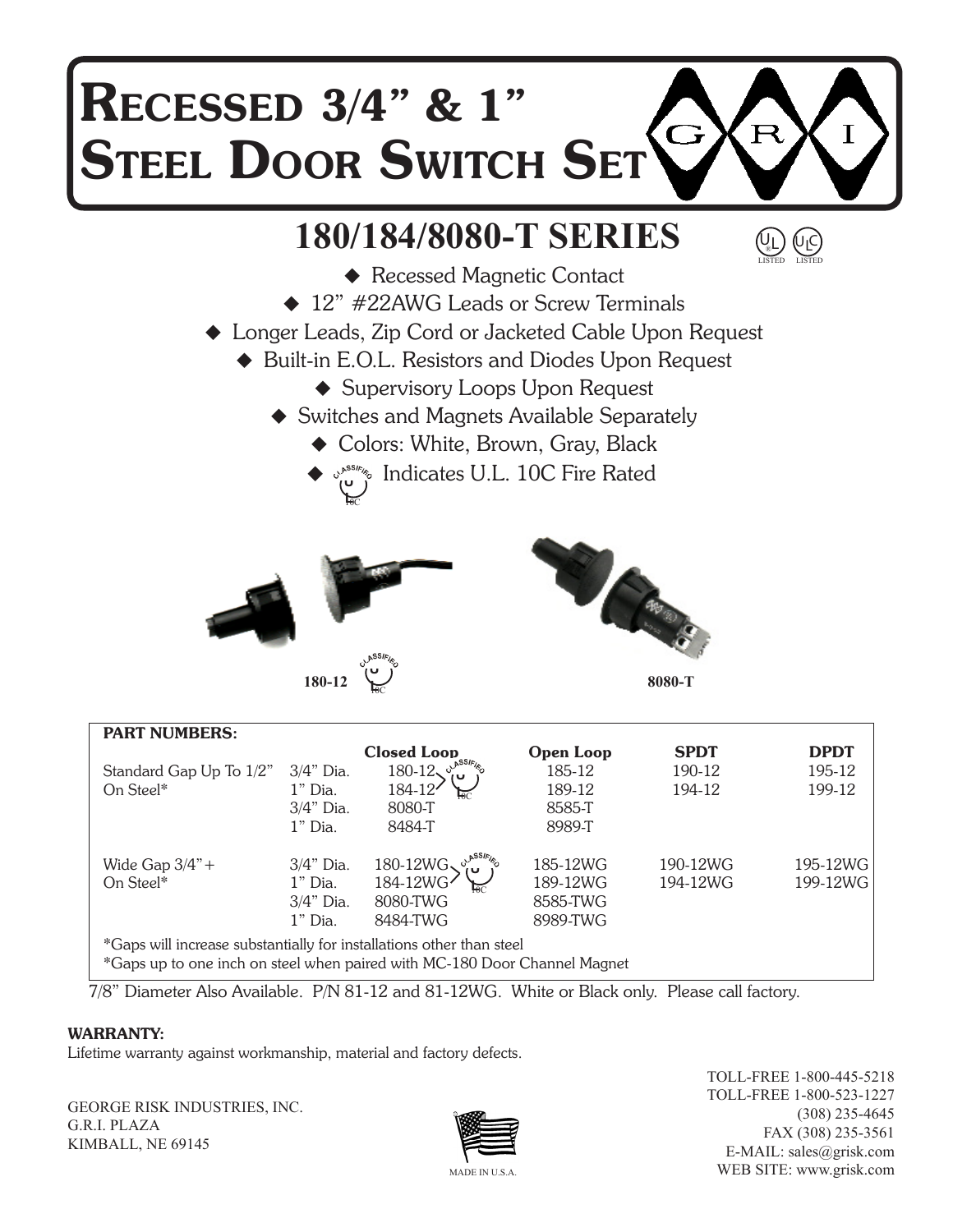

INSTALLATION APPLICATIONS: The G.R.I. 180-12 is the industry standard 3/4" diameter recessed steel door switch set with 12" leads. The innovative G.R.I. 8080-T series is a 3/4" diameter recessed switch set designed for residential, commercial and industrial steel doors and frames. The shorter length terminals makes the installation of the set quick and simple.



#### GRI products meet or exceed these minimum general specifications:

| <b>PART</b><br><b>NUMBER</b> | LOOP<br><b>TYPE</b> | <b>ELECTRICAL</b><br>CONFIG. | <b>REED</b><br><b>FORM</b> | <b>MAXIMUM</b><br><b>INITIAL CONTACT</b> | <b>MAXIMUM</b><br><b>CONTACT</b> | <b>MAXIMUM</b><br><b>SWITCHING</b> | <b>MAXIMUM</b><br><b>SWITCHING</b> |
|------------------------------|---------------------|------------------------------|----------------------------|------------------------------------------|----------------------------------|------------------------------------|------------------------------------|
|                              |                     |                              |                            | <b>RESISTANCE</b>                        | <b>RATING</b>                    | <b>VOLTAGE</b>                     | <b>CURRENT</b>                     |
|                              |                     |                              |                            | $(\Omega)$                               | (W)                              | (VDC)                              | (A)                                |
| 180-12                       | Closed              | N/O                          | $\overline{A}$             | .150                                     | 10                               | 200                                | .400                               |
| 180-12WG                     | Closed              | N/O                          | A                          | .150                                     | 10                               | 200                                | .400                               |
| 184-12                       | Closed              | N/O                          | A                          | .150                                     | 10                               | 200                                | .400                               |
| 184-12WG                     | Closed              | N/O                          | A                          | .150                                     | 10                               | 200                                | .400                               |
| 8080-T                       | Closed              | N/O                          | A                          | .150                                     | 10                               | 160                                | .400                               |
| 8080-TWG                     | Closed              | N/O                          | A                          | .150                                     | 10                               | 160                                | .400                               |
| 8484-T                       | Closed              | N/O                          | A                          | .150                                     | 10                               | 160                                | .400                               |
| 8484-TWG                     | Closed              | N/O                          | A                          | .150                                     | 10                               | 160                                | .400                               |
| 185-12                       | Open                | N/C                          | $\mathbf B$                | .140                                     | 5                                | 175VDC                             | .250                               |
| 185-12WG                     | Open                | N/C                          | B                          | .140                                     | 5                                | 175VDC                             | .250                               |
| 189-12                       | Open                | N/C                          | $\mathbf B$                | .140                                     | 5                                | 175VDC                             | .250                               |
| 189-12WG                     | Open                | N/C                          | $\mathbf B$                | .140                                     | 5                                | 175VDC                             | .250                               |
| 8585-T                       | Open                | N/C                          | B                          | .140                                     | 5                                | 175VDC                             | .250                               |
| 8585-TWG                     | Open                | N/C                          | $\mathbf B$                | .140                                     | 5                                | 175VDC                             | .250                               |
| 8989-T                       | Open                | N/C                          | B                          | .140                                     | 5                                | 175VDC                             | .250                               |
| 8989-TWG                     | Open                | N/C                          | $\mathbf B$                | .140                                     | 5                                | 175VDC                             | .250                               |
| 190-12                       | Open/Closed         | <b>SPDT</b>                  | $\overline{C}$             | .140                                     | $\overline{5}$                   | 175VDC                             | .250                               |
| 190-12WG                     | Open/Closed         | <b>SPDT</b>                  | $\overline{C}$             | .140                                     | 5                                | 175VDC                             | .250                               |
| 194-12                       | Open/Closed         | <b>SPDT</b>                  | $\mathsf{C}$               | .140                                     | 5                                | 175VDC                             | .250                               |
| 194-12WG                     | Open/Closed         | <b>SPDT</b>                  | $\overline{C}$             | .140                                     | 5                                | 175VDC                             | .250                               |
| 195-12                       |                     | <b>DPDT</b>                  | C X 2                      | .140                                     | 5                                | 175VDC                             | .250                               |
| 195-12WG                     |                     | <b>DPDT</b>                  | C X 2                      | .140                                     | 5                                | 175VDC                             | .250                               |
| 199-12                       |                     | <b>DPDT</b>                  | $\overline{CX2}$           | .140                                     | $\overline{5}$                   | $175$ VDC                          | .250                               |
| 199-12WG                     |                     | <b>DPDT</b>                  | C X 2                      | .140                                     | 5                                | 175VDC                             | .250                               |

## CONTACT YOUR G.R.I. DISTRIBUTOR OR CALL:

GEORGE RISK INDUSTRIES, INC. G.R.I. PLAZA KIMBALL, NE 69145



TOLL-FREE 1-800-445-5218 TOLL-FREE 1-800-523-1227 (308) 235-4645 FAX (308) 235-3561 E-MAIL: sales@grisk.com WEB SITE: www.grisk.com